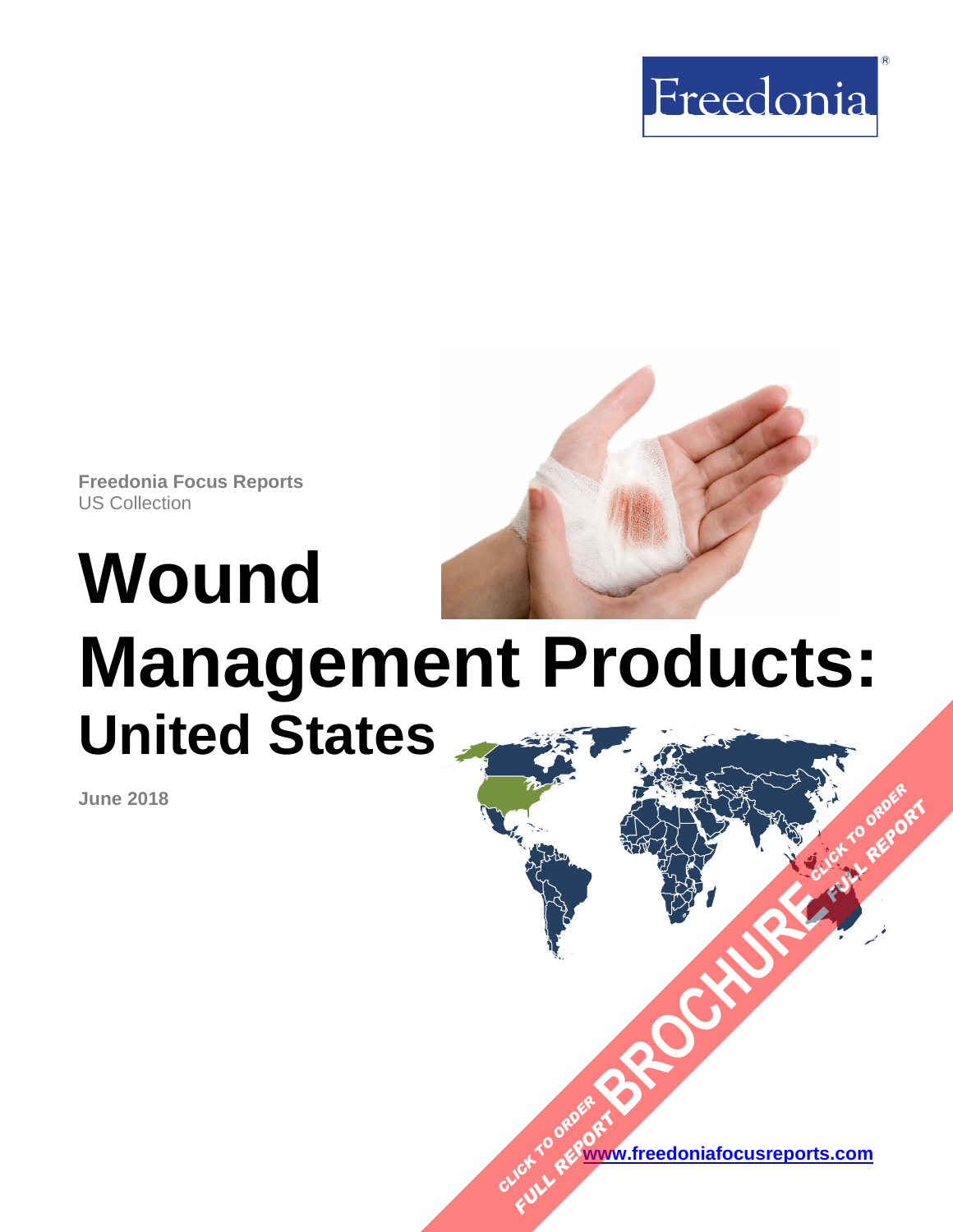# **Table of Contents**

| 1. Highlights                   | 3                |
|---------------------------------|------------------|
| 2. Market Environment           | 4                |
| <b>Historical Trends</b>        | 4                |
| Key Economic Indicators         | $\boldsymbol{6}$ |
| <b>Regulatory Factors</b>       | $\overline{7}$   |
| 3. Segmentation & Forecasts     | 9                |
| <b>Types</b>                    | 9                |
| <b>Sutures</b>                  | 10               |
| Staples & Disposable Staplers   | 11               |
| <b>Other Wound Closures</b>     | 12               |
| Disposable Bandages             | 12               |
| <b>Wound Dressings</b>          | 13               |
| <b>Other Products</b>           | 13               |
| Markets                         | 15               |
| Hospitals                       | 16               |
| <b>Outpatient Facilities</b>    | 16               |
| Physicians' Offices             | 17               |
| <b>Other Markets</b>            | 17               |
| 4. Industry Structure           | 19               |
| <b>Industry Characteristics</b> | 19               |
| <b>Market Leaders</b>           | 20               |
| Johnson & Johnson               | 20               |
| Smith & Nephew                  | 21               |
| 3M                              | 21               |
| 5. About This Report            | 23               |
| Scope                           | 23               |
| Sources                         | 23               |
| <b>Industry Codes</b>           | 24               |
| Freedonia Methodology           | 24               |
| Resources                       | 26               |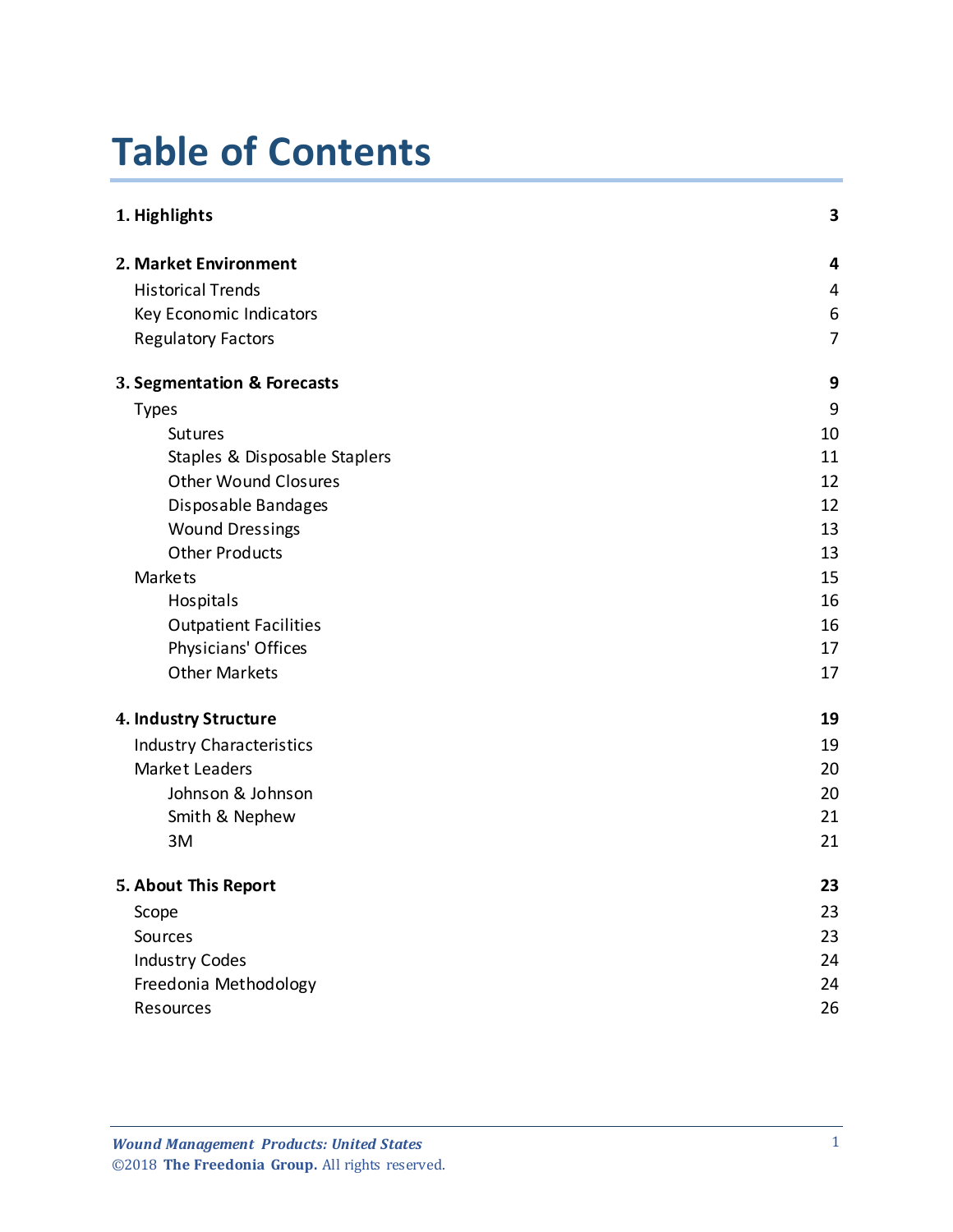# **List of Tables & Figures**

| Figure 1   Key Trends in the US Wound Management Product Market, 2017 - 2022    | 3  |
|---------------------------------------------------------------------------------|----|
| Figure 2   US Wound Management Product Demand Trends, 2007 - 2017               | 5  |
| Table 1   Key Indicators for US Wound Management Product Demand, 2007 - 2022    | 6  |
| Figure 3   US Wound Management Product Demand by Type, 2007 - 2022 (US\$ mil)   | 9  |
| Table 2   US Wound Management Product Demand by Type, 2007 - 2022 (US\$ mil)    | 9  |
| Figure 4   US Wound Management Product Demand by Type, 2007 - 2022 (%)          | 14 |
| Figure 5   US Wound Management Product Demand by Market, 2007 - 2022 (US\$ mil) | 15 |
| Table 3   US Wound Management Product Demand by Market, 2007 - 2022 (US\$ mil)  | 15 |
| Figure 6   US Wound Management Product Demand by Market, 2007 - 2022 (%)        | 18 |
| Table 4   Selected Suppliers to the US Wound Management Product Market          | 20 |
| Table 5   NAICS & SIC Codes Related to Wound Management Products                | 24 |
|                                                                                 |    |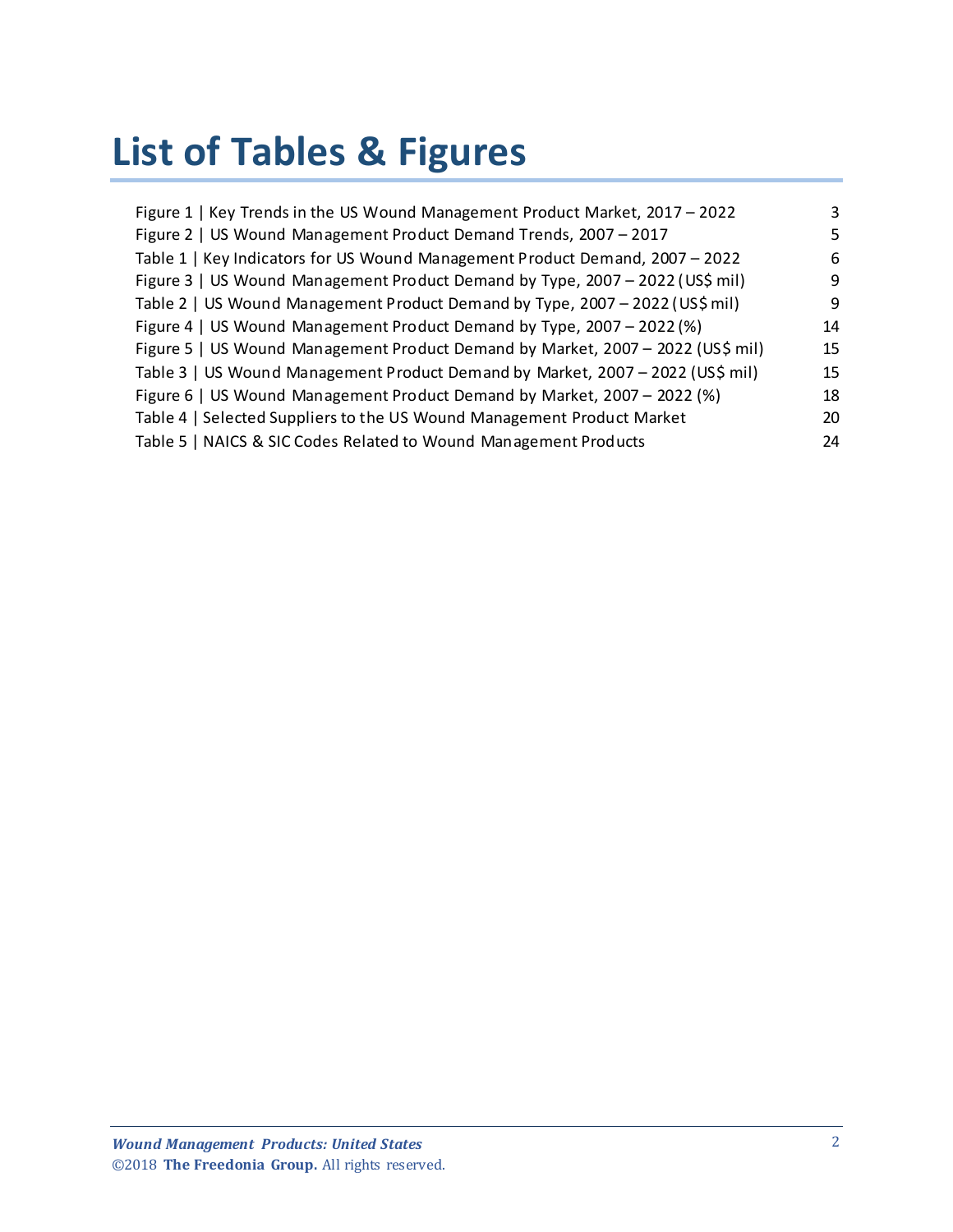# <span id="page-3-0"></span>**About This Report**

## <span id="page-3-1"></span>**Scope**

This report forecasts to 2022 US wound management product demand, which is defined as the value of finished products sold by producers at the wholesale level. Total demand is segmented by type in terms of:

- sutures
- staples and disposable staplers
- other wound closures such as tissue sealants, anti-adhesion agents, and hemostasis products
- disposable bandages
- wound dressings
- other products such as first aid kits, sponges, and cotton goods

Total demand is also segmented by market as follows:

- hospitals
- outpatient facilities
- physicians' offices
- other markets such as home healthcare, nursing homes, and dental practices

To illustrate historical trends, total demand and the various segments are reported at fiveyear intervals for 2007, 2012, and 2017.

Key macroeconomic indicators are also provided with quantified trends. Other various topics, including profiles of pertinent leading suppliers, are covered in this report. A full outline of report items by page is available in the Table of Contents.

## <span id="page-3-2"></span>**Sources**

*Wound Management Products: United States* (FF40046) is based on *[Disposable Medical](http://www.freedoniagroup.com/DocumentDetails.aspx?ReferrerId=FL-FOCUS&studyid=3631)  [Supplies in the US,](http://www.freedoniagroup.com/DocumentDetails.aspx?ReferrerId=FL-FOCUS&studyid=3631)* a comprehensive industry study published by The Freedonia Group. Reported findings represent the synthesis and analysis of data from various primary, secondary, macroeconomic, and demographic sources, such as:

- firms participating in the industry, and their suppliers and customers
- government/public agencies
- intergovernmental and non-governmental organizations
- trade associations and their publications
- the business and trade press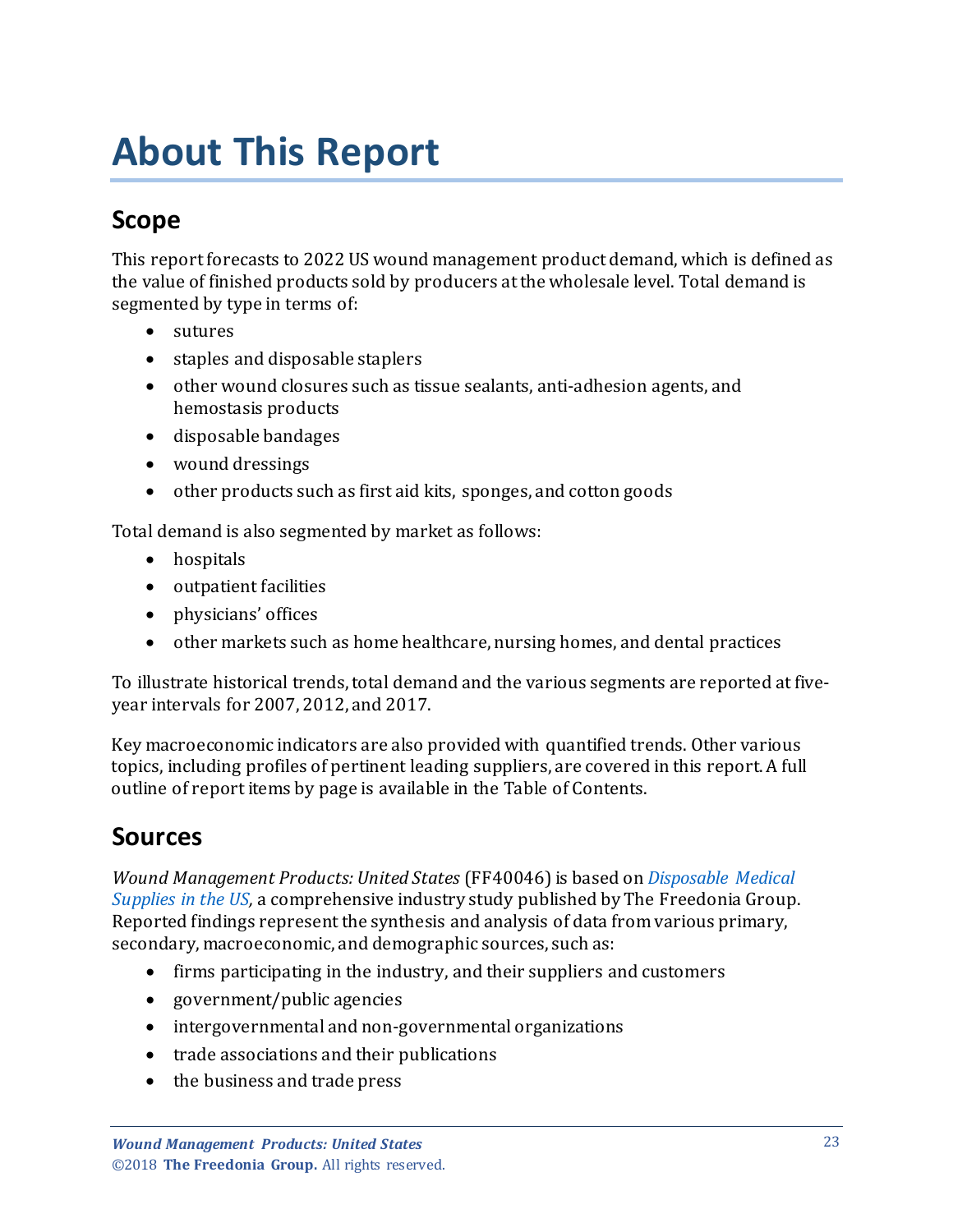- indicator forecasts by The Freedonia Group
- the findings of other reports and studies by The Freedonia Group

Specific sources and additional resources are listed in the Resources section of this publication for reference and to facilitate further research.

### <span id="page-4-0"></span>**Industry Codes**

<span id="page-4-2"></span>

| NAICS/SCIAN 2007<br>North American Industry Classification System |                                                                              | <b>SIC</b>                                |                                                                  |
|-------------------------------------------------------------------|------------------------------------------------------------------------------|-------------------------------------------|------------------------------------------------------------------|
|                                                                   |                                                                              | <b>Standard Industrial Classification</b> |                                                                  |
| 339112                                                            | Surgical and Medical Instrument Mfg                                          | 3841                                      | Surgical and Medical Instruments and<br>Apparatus                |
| 339113                                                            | Surgical Appliance and Supplies Mfg                                          | 3842                                      | Orthope dic, Prosthetic, and Surgical<br>Appliances and Supplies |
| 423450                                                            | Medical, Dental, and Hospital Equipment and<br>Supplies Merchant Wholesalers | 5047                                      | Medical, Dental, and Hospital Equipment and<br><b>Supplies</b>   |
| 424210                                                            | Drugs and Druggists' Sundries Merchant<br>Wholesalers                        | 5122                                      | Drugs, Drug Proprietaries, and Druggists'<br>Sundries            |

Source: US Census Bureau

### <span id="page-4-1"></span>**Freedonia Methodology**

The Freedonia Group, a subsidiary of MarketResearch.com, has been in business for more than 30 years and in that time has developed a comprehensive approach to data analysis that takes into account the variety of industries covered and the evolving needs of our customers.

Every industry presents different challenges in market sizing and forecasting, and this requires flexibility in methodology and approach. Freedonia methodology integrates a variety of quantitative and qualitative techniques to present the best overall picture of a market's current position as well as its future outlook: When published data are available, we make sure they are correct and representative of reality. We understand that published data often have flaws either in scope or quality, and adjustments are made accordingly. Where no data are available, we use various methodologies to develop market sizing (both top-down and bottom-up) and then triangulate those results to come up with the most accurate data series possible. Regardless of approach, we also talk to industry participants to verify both historical perspective and future growth opportunities.

Methods used in the preparation of Freedonia market research include, but are not limited to, the following activities: comprehensive data mining and evaluation, primary research, consensus forecasting and analysis, ratio analysis using key indicators, regression analysis, end use growth indices and intensity factors, purchase power parity adjustments for global data, consumer and end user surveys, market share and corporate sales analysis, product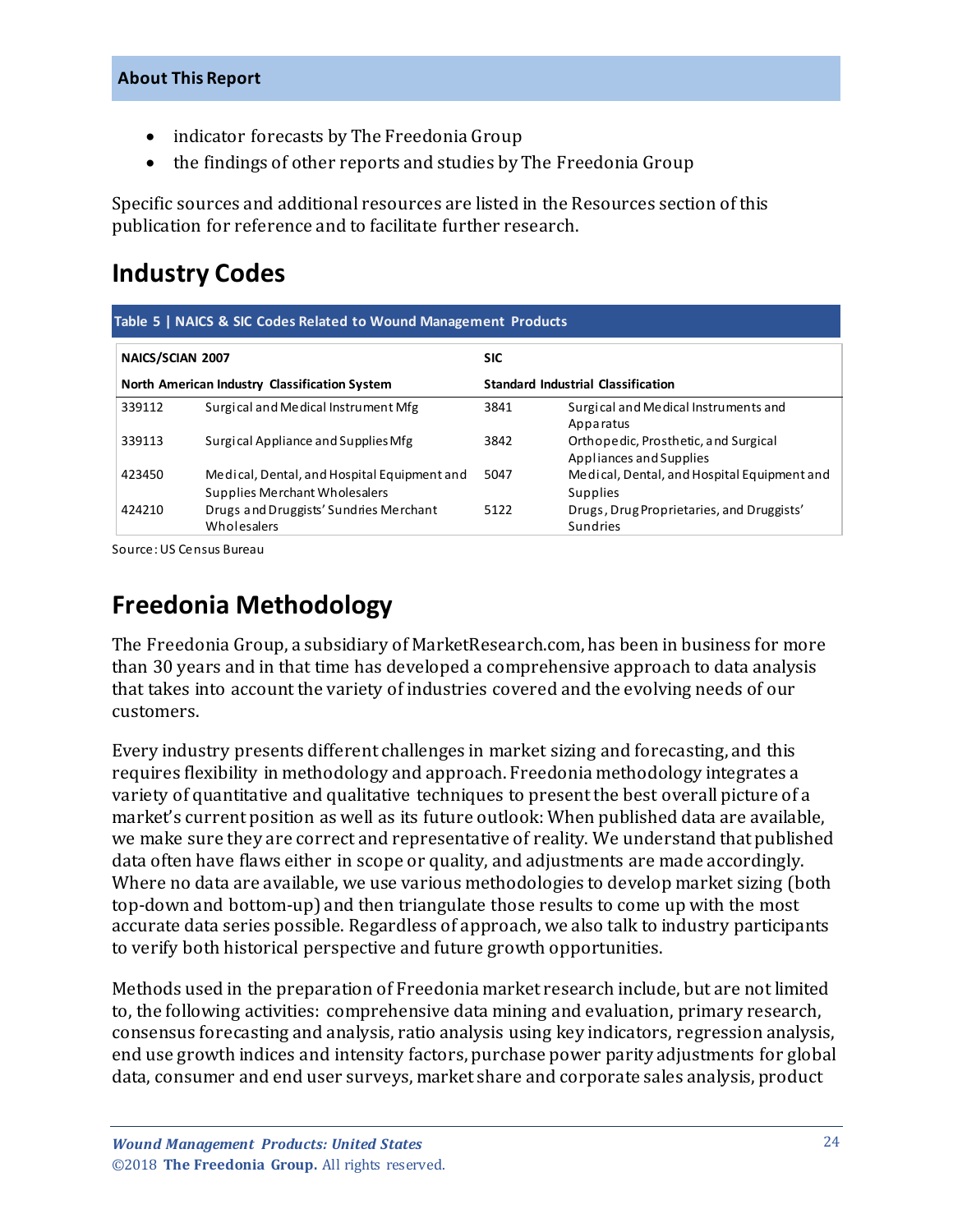#### **About This Report**

lifespan analysis, product or market life cycle analysis, graphical data modeling, long-term historical trend analysis, bottom-up and top-down demand modeling, and comparative market size ranking.

Freedonia quantifies trends in various measures of growth and volatility. Growth (or decline) expressed as an average annual growth rate (AAGR) is the least squares growth rate, which takes into account all available datapoints over a period. The volatility of datapoints around a least squares growth trend over time is expressed via the coefficient of determination, or  $r^2$ . The most stable data series relative to the trend carries an  $r^2$  value of 1.0; the most volatile – 0.0. Growth calculated as a compound annual growth rate (CAGR) employs, by definition, only the first and last datapoints over a period. The CAGR is used to describe forecast growth, defined as the expected trend beginning in the base year and ending in the forecast year. Readers are encouraged to consider historical volatility when assessing particular annual values along the forecast trend, including in the forecast year.

# **Copyright & Licensing**

The full report is protected by copyright laws of the United States of America and international treaties. The entire contents of the publication are copyrighted by The Freedonia Group.